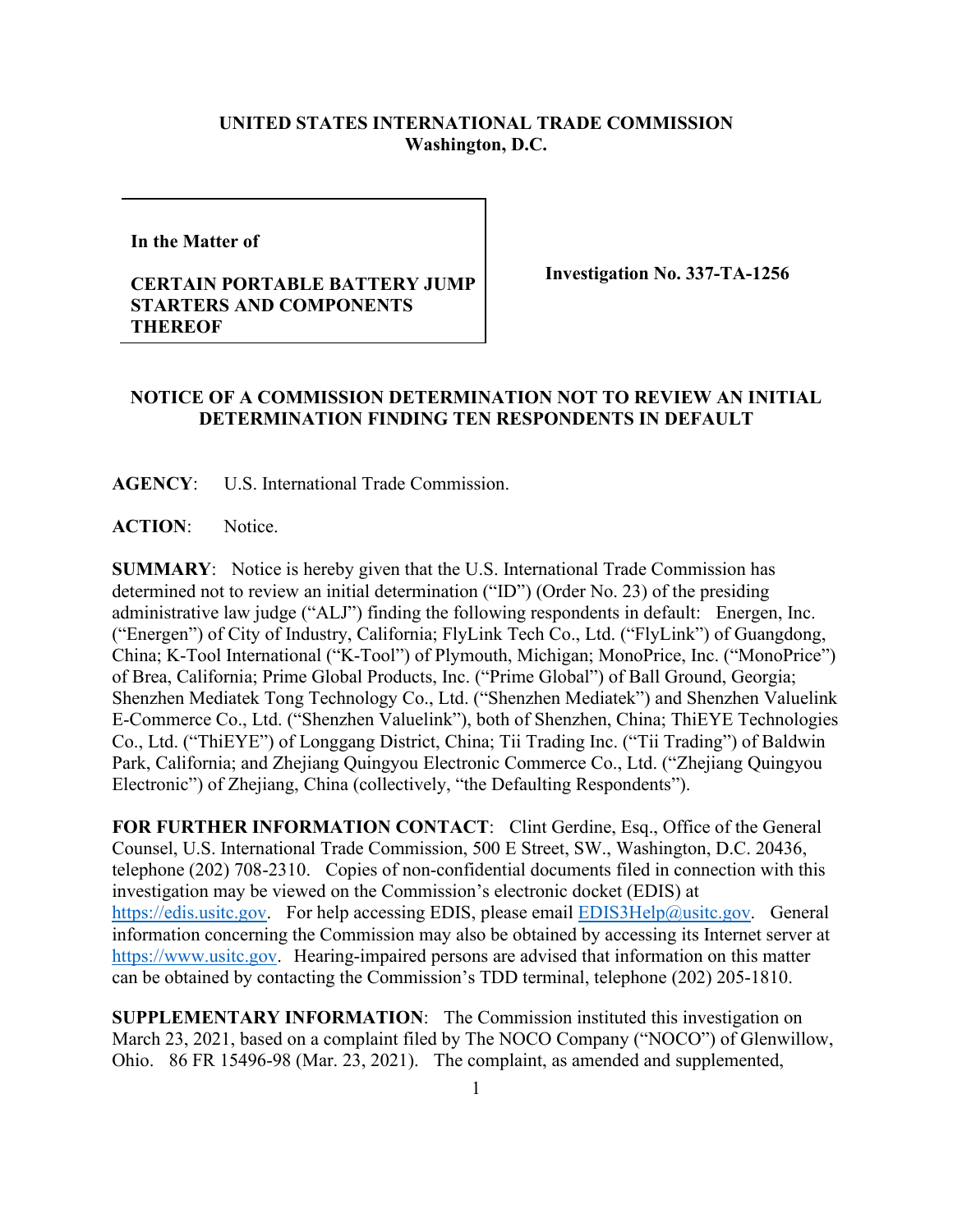alleges violations of section 337 of the Tariff Act of 1930, as amended, 19 U.S.C. 1337, based upon the importation into the United States, the sale for importation, and the sale within the United States after importation of certain portable battery jump starters and components thereof by reason of infringement of certain claims of U.S. Patent Nos. 9,007,015 and 10,604,024, and U.S. Trademark Registration Nos. 4,811,656 and 4,811,749.The complaint further alleges the existence of a domestic industry. The Commission's notice of investigation ("NOI"), as amended, named forty-seven (47) respondents, including the Defaulting Respondents. 86 FR 27650-51 (May 21, 2021). The complaint and NOI were served on the Defaulting Respondents, but they did not respond. *See* Order No. 23 at 2. The Office of Unfair Import Investigations is participating in the investigation.

The Commission has previously terminated multiple respondents from the investigation. *See* Order No. 9 (Apr. 13, 2021), *unreviewed by* Comm'n Notice (May 12, 2021); Order No. 11 (Apr. 19, 2021), *unreviewed by* Comm'n Notice (May 4, 2021); Order No. 14 (Apr. 23, 2021), *unreviewed by* Comm'n Notice (May 18, 2021); Order No. 21 (July 7, 2021), *unreviewed by* Comm'n Notice (July 26, 2021).

On April 26, 2021, NOCO filed a motion, pursuant to Commission Rule 210.16 (19 CFR 210.16), for the following: (1) an order directing the Defaulting Respondents to show cause why they should not be found in default for failure to respond to the complaint and NOI as required by Commission Rule 210.13 (19 CFR 210.13); and (2) the issuance of an ID finding the Defaulting Respondents in default upon their failure to show cause. No party opposed the motion and the Defaulting Respondents did not respond to the motion.

On May 17, 2021, Order No. 17 issued requiring the Defaulting Respondents to show cause no later than May 28, 2021, as to why they should not be held in default and have judgment rendered against them pursuant to Commission Rule 210.16 (19 CFR 210.16). The Defaulting Respondents did not respond to Order No. 17.

On July 13, 2021, the ALJ issued the subject ID (Order No. 23) pursuant to Commission Rule 210.16, finding the Defaulting Respondents in default because they did not respond to the complaint, NOI, or Order No. 17. No party petitioned for review.

The Commission has determined not to review the subject ID. Accordingly, respondents Energen; FlyLink; K-Tool; MonoPrice; Prime Global; Shenzhen Mediatek; Shenzhen Valuelink; ThiEYE; Tii Trading; and Zhejiang Quingyou Electronic have been found in default.

The Commission vote for this determination took place on July 29, 2021.

While temporary remote operating procedures are in place in response to COVID-19, the Office of the Secretary is not able to serve parties that have not retained counsel or otherwise provided a point of contact for electronic service. Accordingly, pursuant to Commission Rules 201.16(a) and 210.7(a)(1) (19 CFR 201.16(a), 210.7(a)(1)), the Commission orders that complainant complete service for any party/parties without a method of electronic service noted